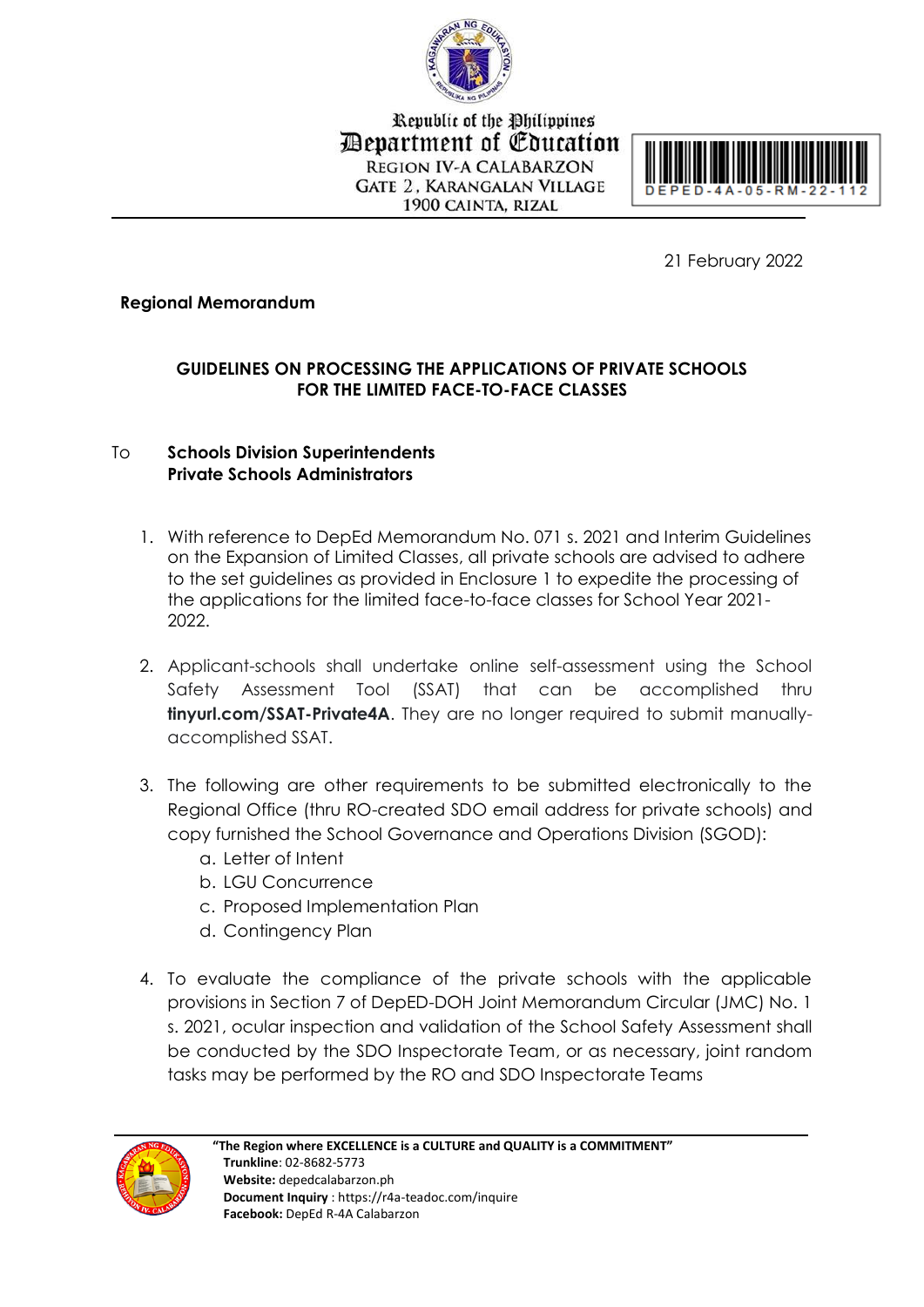5. For immediate dissemination to and strict compliance of all concerned.

**FRANCIS CESAR B. BRINGAS** Regional Director

*QAD/esg*